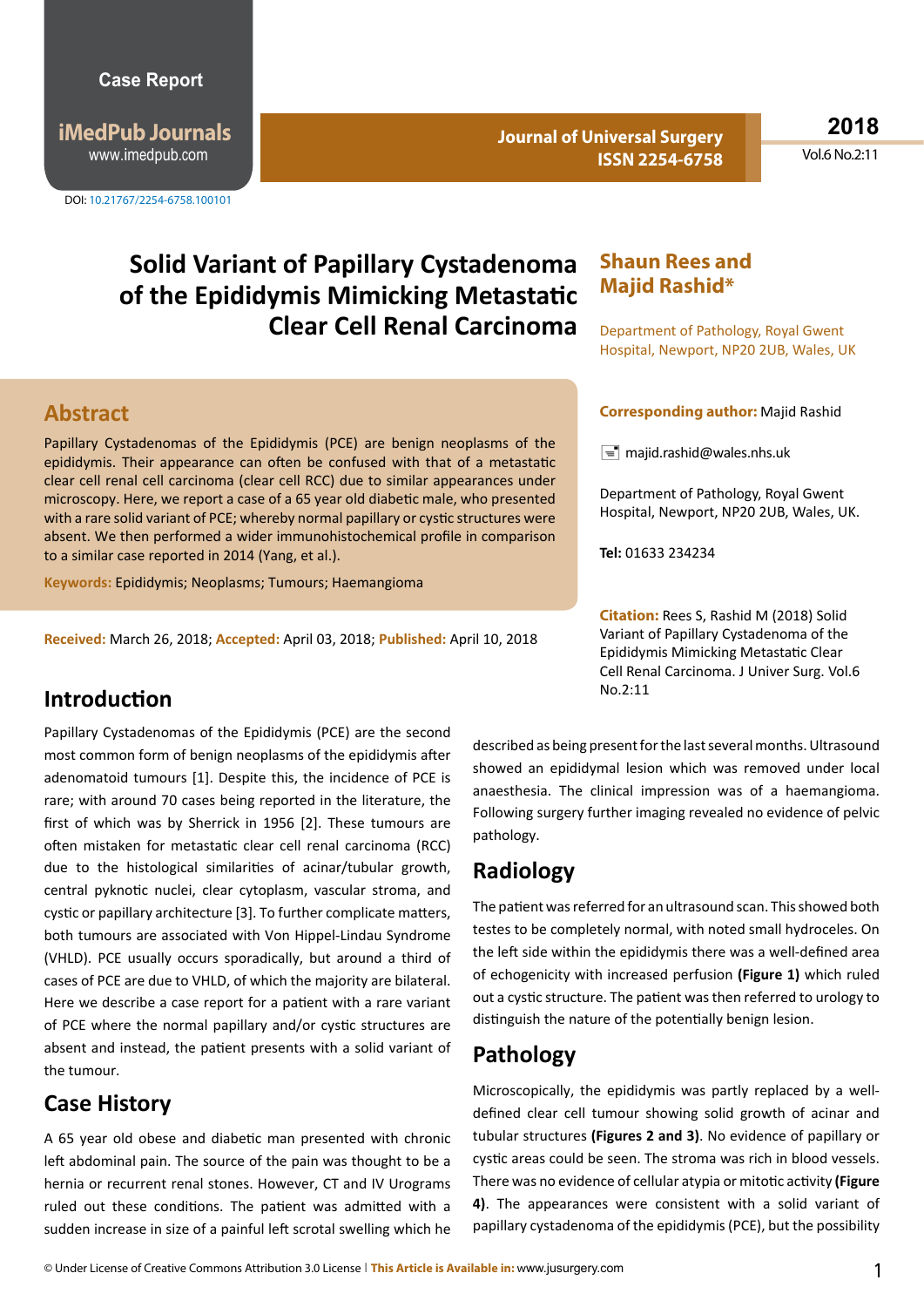#### **Journal of Universal Surgery ISSN 2254-6758**





**Figure 2** Low powered Light Microscopy image of H&E stained epididymal lump showing Clear cell change visible within.

of metastatic renal clear cell carcinoma (RCC) could not be excluded. Immunohistochemically, the tumour stained positive for Cytokeratin 7 **(Figure 3)**, Neural cell adhesion molecule (CD56), Cytokeratin AE1/AE3, Vimentin, Carbonic Anhydrase 9, and PAX8 (weak); and negative for CD10 **(Figure 5)** and AMACR (Racemase), Melan A, HMB45, Chromogranin, Synaptophysin, Calretinin and Inhibin. Differentiation between the two tumours was helped by CK7 positivity and CD10 and AMACR negativity for the PCE [4]. Although the diagnosis of PCE was confirmed by immunostaining, the morphological phenotype of this particular



**Figure 3** High powered light microscopy image of H&E stained epididymal lump showing clear cell change visible within.



case is extremely rare. PCE is described as a papillary and cystic tumour, however, in our case these features were lacking, making it unusual.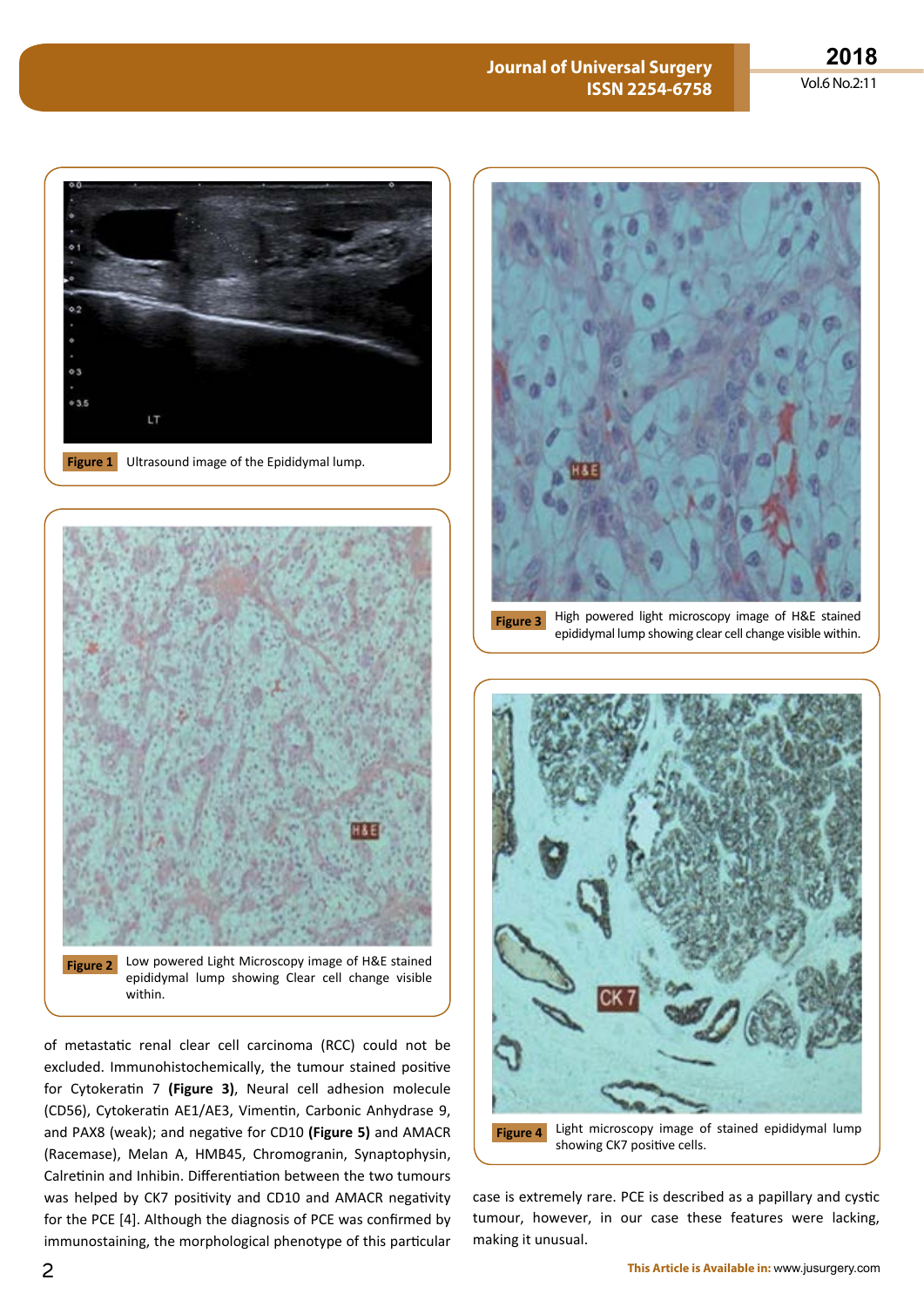

## **Discussion**

Papillary cystadenomas (PCE) are rare epithelial tumours which are reported in the epididymis and female genital tract [4]. The majority of cases (60%) occur sporadically and 40% are associated with von Hippel-Lindau disease (VHLD) which is an autosomal dominant tumour syndrome [3-5]. Tumours of the epididymis constitute 5% of the total intrascrotal neoplasms [6], the most common benign neoplasm is an adenomatoid tumour which is followed by rare tumours: PCE, leiomyoma, lipoma, haemangioma and melanotic neuroectodermal tumour. [1,6-8]. Malignant neoplasms are equally rare and include primary adenocarcinoma, mesothelioma and metastatic renal cell carcinoma. PCE is thought to arise from the efferent tubules of the epididymis which are of mesonephric origin [3,6]. Differentiation between PCE including the solid type variant and metastatic RCC (both conventional and papillary types) can be difficult. Both tumours have similar morphological features which

# **References**

- 1 Toutziaris C, Kampantais S, Perdikis I, Gourvas V, Laskaridis L, et al. (2013) Papillary cystadenoma of epididymis: Is there a need for further investigation in unilateral cases?. Int J Surg Case Rep 4: 616-618.
- 2 Sherrick JC (1956) Papillary cystadenoma of the epididymis. Cancer 9: 403-407.
- 3 Odrzywolski KJ, Mukhopadhyay S (2010) Papillary cystadenoma of the epididymis. Arch Pathol Lab Med 134: 630-633.

include clear cells with central pyknotic nuclei, acinar structures and vascularised stroma [5]; both originate from mesonephricmetanephric ducts; both may arise in association with VHLD with activation of angiogenesis; and both share immunoprofile with some differences [1]. This explains why PCE are often confused with metastatic RCC [6].

Unlike most described cases, our tumour was discovered in an elderly man and showed an entirely solid growth pattern with no cystic or papillary architecture. To our knowledge there is only one similar case reported in the literature of a solid variant of PCE [8]. The findings of Yang, et al. are similar to ours with cells containing bland nuclei and with a similar immunohistochemical profile (IHC) of positive staining for AE1/AE3, PAX8, CK7 and negative for CD10. However, unlike them we have performed a wider IHC profile to rule out other tumours which include: metastatic clear cell RCC (CK7 positive and AMACR and CD10 negative) [8]. This was done as Cox et al. indicated that clear cell papillary RCC show identical morphology and immunohistochemistry to PCE [5,9]. Stains were also used to rule out adrenal rests/adenoma (Melan A negative); adenomatoid tumour and mesothelioma (Calretinin and Inhibin negative); serous borderline tumour of para-testis which display different morphology with serous cells and papillary structures without clear cell change; and primary adenocarcinoma with marked cellular atypia and mitotic activity [3,8].

The clear cell appearance of PCE is an interesting finding as the normal lining epithelium of the epididymis comprises of simple cuboidal or columnar ciliated cells which lack clear cell change. The cytoplasm of the tumour cells is filled with glycogen which stains positively with periodic acid Schiff (PAS) and negatively with diastase (PAS/D) [6]. It is well known that glycogen dissolves during processing of samples causing clearing of the cytoplasm of the tumour cells.

Due to the unilateral nature, and the fact the patient has had several renal and abdominal scans that would likely pick up cystic and/or tumour structures within the kidney, this case is considered a sporadic solid variant of PCE. These tumours are benign and the prognosis is good with rare reported cases of local recurrence after incomplete removal or malignant transformation into adenocarcinoma [3,8].

## **Acknowledgement**

A special thanks to Dr Richard Clements for supplying the radiology images.

- 4 Aydin H, Young RH, Ronnett BM, Epstein JI (2005) Clear cell papillary cystadenoma of the epididymis and mesosalpinx: Immunohistochemical differentiation from metastatic clear cell renal cell carcinoma. Am J Surg Pathol 29: 520-523.
- 5 Cox R, Vang R, Epstein JI (2014) Papillary cystadenoma of the epididymis and broad ligament: Morphologic and immunohistochemical overlap with clear cell papillary renal cell carcinoma. Am J Surg Pathol 38: 713-718.